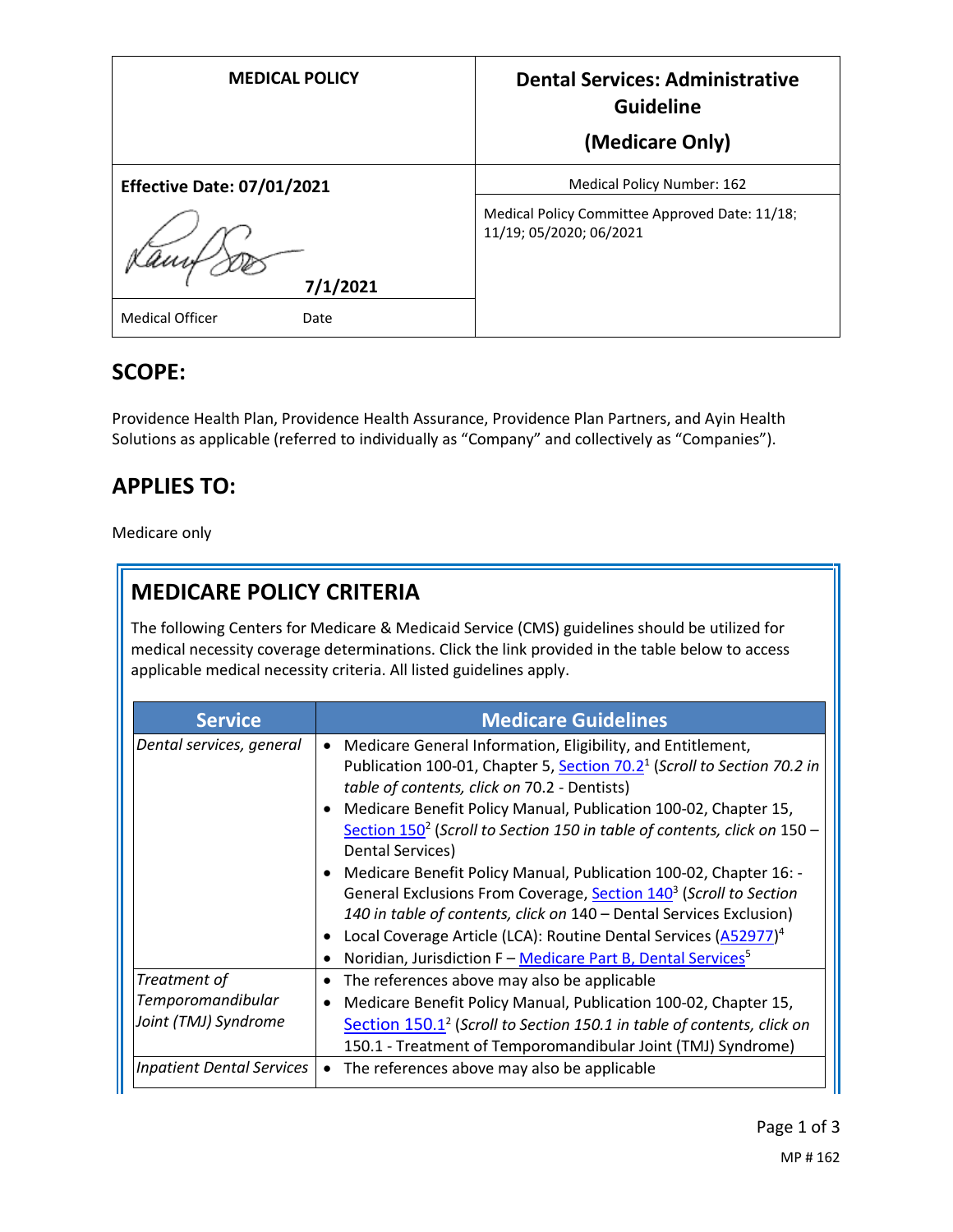|                                 | Medicare Benefit Policy Manual, Publication 100-02, Chapter 1:<br>$\bullet$<br>Inpatient Hospital Services Covered Under Part A, Section 70 <sup>6</sup> (Scroll<br>to Section 70 in table of contents, click on 70 - Inpatient Services in<br><b>Connection with Dental Services)</b> |
|---------------------------------|----------------------------------------------------------------------------------------------------------------------------------------------------------------------------------------------------------------------------------------------------------------------------------------|
| <b>Dental Examination Prior</b> | The references above may also be applicable<br>$\bullet$                                                                                                                                                                                                                               |
| to Kidney Transplant            | Medicare National Coverage Determinations (NCD) Manual,<br>$\bullet$                                                                                                                                                                                                                   |
|                                 | Publication 100-03, Chapter 1, Part 4: Coverage Determinations,                                                                                                                                                                                                                        |
|                                 | Section 260.6 <sup>7</sup> (Scroll to section 260.6 in table of contents, click on                                                                                                                                                                                                     |
|                                 | 260.6 - Dental Examination Prior to Kidney Transplantation)                                                                                                                                                                                                                            |
|                                 |                                                                                                                                                                                                                                                                                        |

#### **INSTRUCTIONS FOR USE**

Company Medical Policies serve as guidance for the administration of plan benefits. Medical policies do not constitute medical advice nor a guarantee of coverage. Company Medical Policies are reviewed annually and are based upon published, peer-reviewed scientific evidence and evidence-based clinical practice guidelines that are available as of the last policy update. The Companies reserve the right to determine the application of Medical Policies and make revisions to Medical Policies at any time. Providers will be given at least 60-days notice of policy changes that are restrictive in nature.

The scope and availability of all plan benefits are determined in accordance with the applicable coverage agreement. Any conflict or variance between the terms of the coverage agreement and Company Medical Policy will be resolved in favor of the coverage agreement.

## **REGULATORY STATUS**

#### Mental Health Parity Statement

Coverage decisions are made on the basis of individualized determinations of medical necessity and the experimental or investigational character of the treatment in the individual case. In cases where medical necessity is not established by policy for specific treatment modalities, evidence not previously considered regarding the efficacy of the modality that is presented shall be given consideration to determine if the policy represents current standards of care.

#### **REFERENCES**

- 1. Medicare General Information, Eligibility, and Entitlement, Publication 100-01, Chapter 5: Definitions (Rev. 120, 11-02-18). Section 70.2 - Dentists (Rev. 1, 09-11-02). [https://www.cms.gov/regulations-and-guidance/guidance/manuals/downloads/ge101c05.pdf.](https://www.cms.gov/regulations-and-guidance/guidance/manuals/downloads/ge101c05.pdf) Published 2018. Accessed 04/19/2020.
- 2. Medicare Benefit Policy Manual, Publication 100-02, Chapter 15: Covered Medical and Other Health Services (Rev. 259, 07-12-19). Section 150 - Dental Services (Rev. 1, 10-01-03).